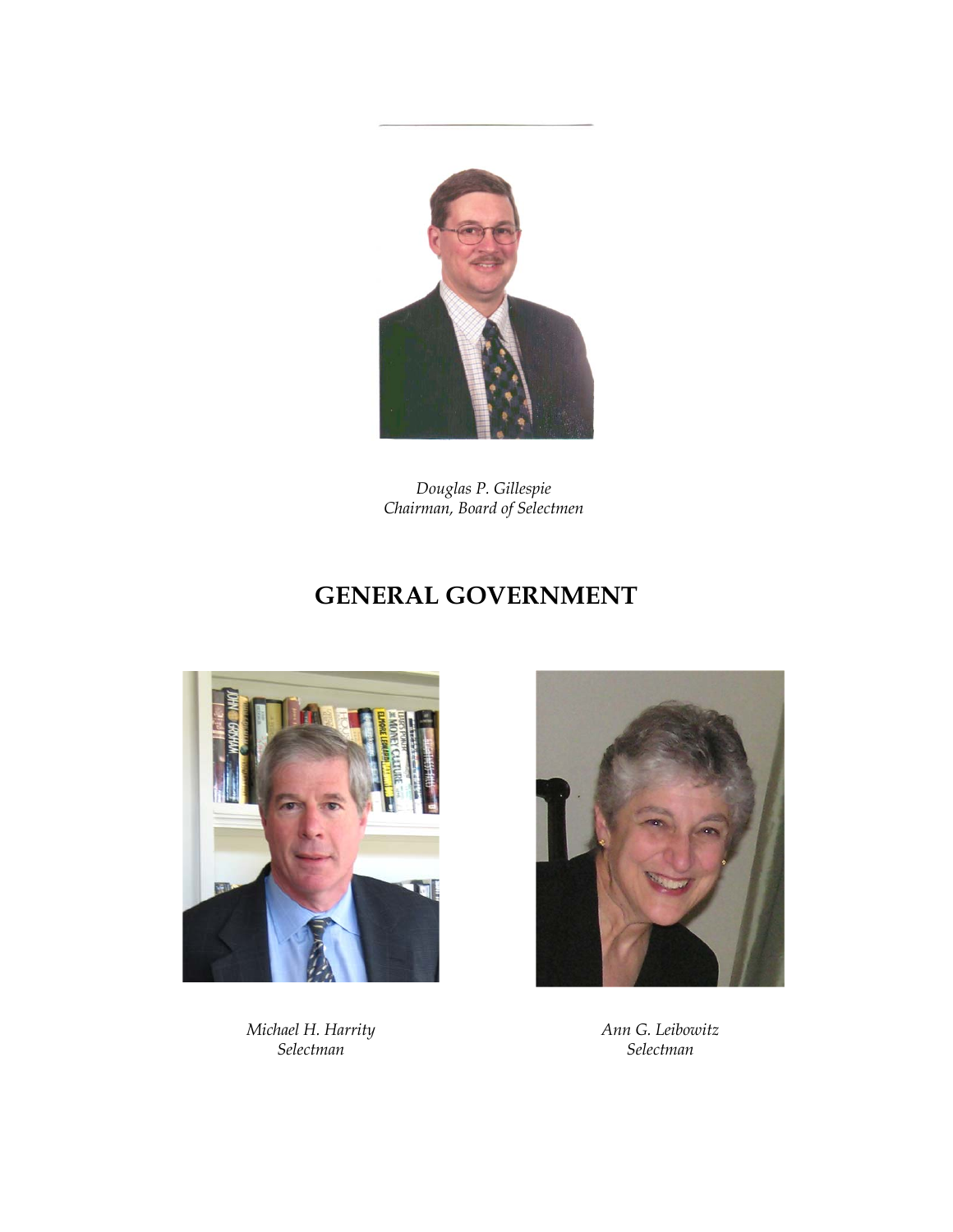## **REPORT OF THE BOARD OF SELECTMEN**

Calendar year 2005 began with Douglas P. Gillespie, Harold Hestnes and Joan B. Vernon serving as the Board of Selectmen. Mrs. Vernon served as Chairman until her untimely death in February, and the remaining board members left the Chairman's position vacant until May Town meeting in her memory, while Mr. Gillespie served as Clerk. At Annual Town Election in May, Michael Harrity was elected to a three-year term on the Board, while Ann G. Leibowitz was elected to complete the one year remaining on Mrs. Vernon's term. At the organizational meeting, Mr. Gillespie was elected Chairman, and Mr. Harrity as Clerk.

The following report will highlight several areas that the Board of Selectmen devoted time and resources during the past year. Agendas and Minutes of meetings of the Board are available in the Selectmen's office and are posted on the Town's website (www.weston.org). Highlights include:

## *Fiscal Management*

- The Town's most recent bond issue received a AAA bond rating from Standard and Poor's, as have previous bonds issued by the Town, representing the highest rating issued by this organization. This allows the Town to borrow at the most favorable interest rates for its capital projects.
- Faced with continued reductions in state aid, substantial increases in the cost of healthcare and pension benefits, and slowed growth in revenues, the Town faced a decision of seeking an override from the constraints of Proposition 2 ½ or budget reductions which reduced existing levels of core services. The Board of Selectmen, in concert with the Finance Committee and School Committee, recommended a budget that included a \$1.4 million override, which was passed by the voters and adopted at Town Meeting.
- The FY 2006 budget also began the process of properly funding numerous reserve accounts, a process that may take up to fifteen years to fully complete.
- The Board of Selectmen worked diligently with representatives of AWARE, a retired employee advocacy group, to bring equality and fairness to the health insurance benefits provided to our valued retirees. In October, the Board of Selectmen approved plan revisions supported by the AWARE board.
- The Town Manager and collective bargaining team completed negotiations for new three-year contracts with police, fire and public works employees. These contracts include provisions for increases in the percentage of health care costs which are paid by employees. A similar agreement was reached at year's end with the library employees, but union ratification was pending.
- The combined effect of increased property values and a reasonable and necessary spending level resulted in a property tax rate of \$9.95 per \$1,000 of valuation, up from \$9.46 for fiscal year 2005.

## *Town Administration*

Weston is completing its fourth year since the change to a Town Manager. In June, our first Town Manager, Carl F. Valente, resigned his position to accept a new job as Town Manager in Lexington. The Board appointed Donna S. VanderClock, the Town's Assistant Town Manager/Finance Director, to serve as Acting Town Manager. Ms. VanderClock has capably maintained the high standard set by Mr. Valente's service to the Town. As required by Chapter 80 of the Acts of 2001, Weston's Town Manager Act, a citizens' committee was appointed to establish a process and screen applicants for the Town Manager position, bringing finalists to the Board for a final selection. It is expected that a Town Manager will be hired by April 2006.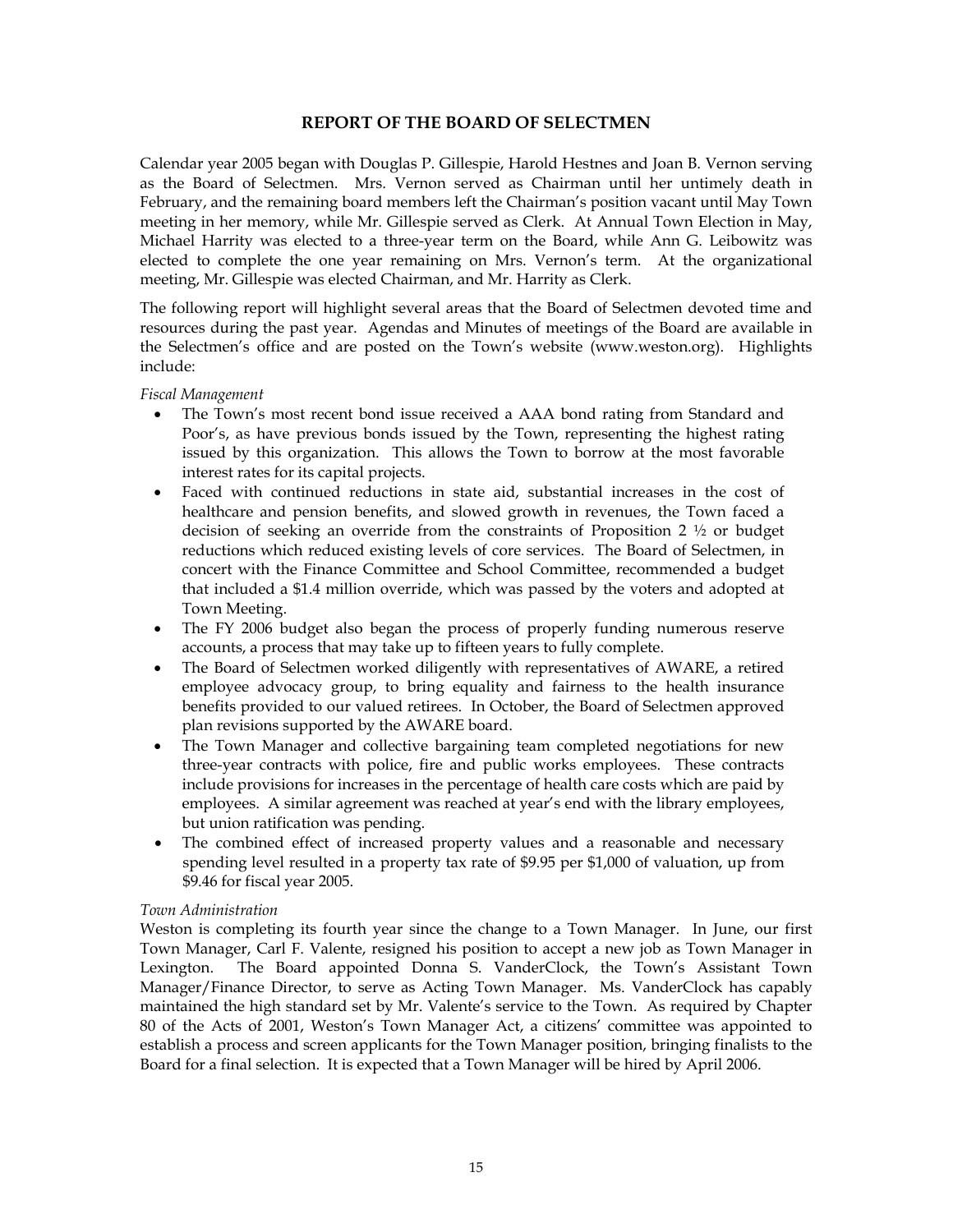The Town began operation of its Geographic Information Systems; a computerized mapping and data program to assist many of the Town departments in managing their systems. Employees were trained in GIS use, and early reports indicate that the multi-year investment in staff time and funding has been well worth it.

The Board of Selectmen established a formal procedure for advertising vacancies on many town boards and committees, in order to make the process open to all. The results from a few postings late in 2005 demonstrate how fortunate Weston is to have a continuing pool of knowledgeable volunteers willing to serve in town government.

## *Town Infrastructure*

The Town continued to invest in the maintenance of its existing municipal facilities. Significant projects included:

- Completion of the DPW salt shed, including amenities to reduce the noise created by DPW operations on the adjacent residential neighborhood.
- New roofs were installed at both the Central Fire Station and Fire Station #2.

## *Land Use/Development Projects*

- Harvard University notified the Town of its intent to sell its 60-acre Case Estates land holdings and offered the town the opportunity to buy it before it is placed on the open market. The Board established a committee of citizens to study potential future municipal and open space uses of this land and their financial implications for the Town.
- Regis College submitted to the Zoning Board of Appeals requests for variances from requirements of the Town's zoning bylaws, to construct "Regis East," a senior living facility exceeding 700,000 square feet in size, and standing eleven stories tall at some points. The ZBA rejected the variance requests, and Regis College subsequently filed suit in Land Court. The Board of Selectmen is directing a rigorous legal defense of its zoning rights and bylaws, while hoping that a smaller-scaled plan can be found that provides Regis College with a bright future and is in keeping with the ambience so important to the Town.
- Annual Town Meeting approved by more than the required 2/3rd majority, a new zoning bylaw allowing Active Adult Retirement Districts. Also approved was the development plan for the first such overlay district, called "Highland Meadows." It is a 44 acre parcel of former Paine estate land located on Highland Street near its intersection with Boston Post Road. The project establishes an over-55 residential community of 69 units and includes the restoration of an  $18<sup>th</sup>$  century house which will be part of 6 affordable housing units there.
- The Public Spaces Committee continued its efforts to improve landscaping at prominent traffic islands throughout Weston. This committee also coordinated the re-landscaping of gardens directly in front of Town Hall, through the generosity of Weston Nurseries of Hopkinton.
- The Massachusetts Water Resources Authority and MWRA Weston Working Group finalized a plan enabling public access to land around Norumbega Reservoir for passive recreational purposes.
- Creation of an Agricultural Commission was approved at Town Meeting and a related Farm Preservation Bylaw was adopted in an attempt to preserve the farm heritage of the town and to continue to allow active commercial farming endeavors in our town.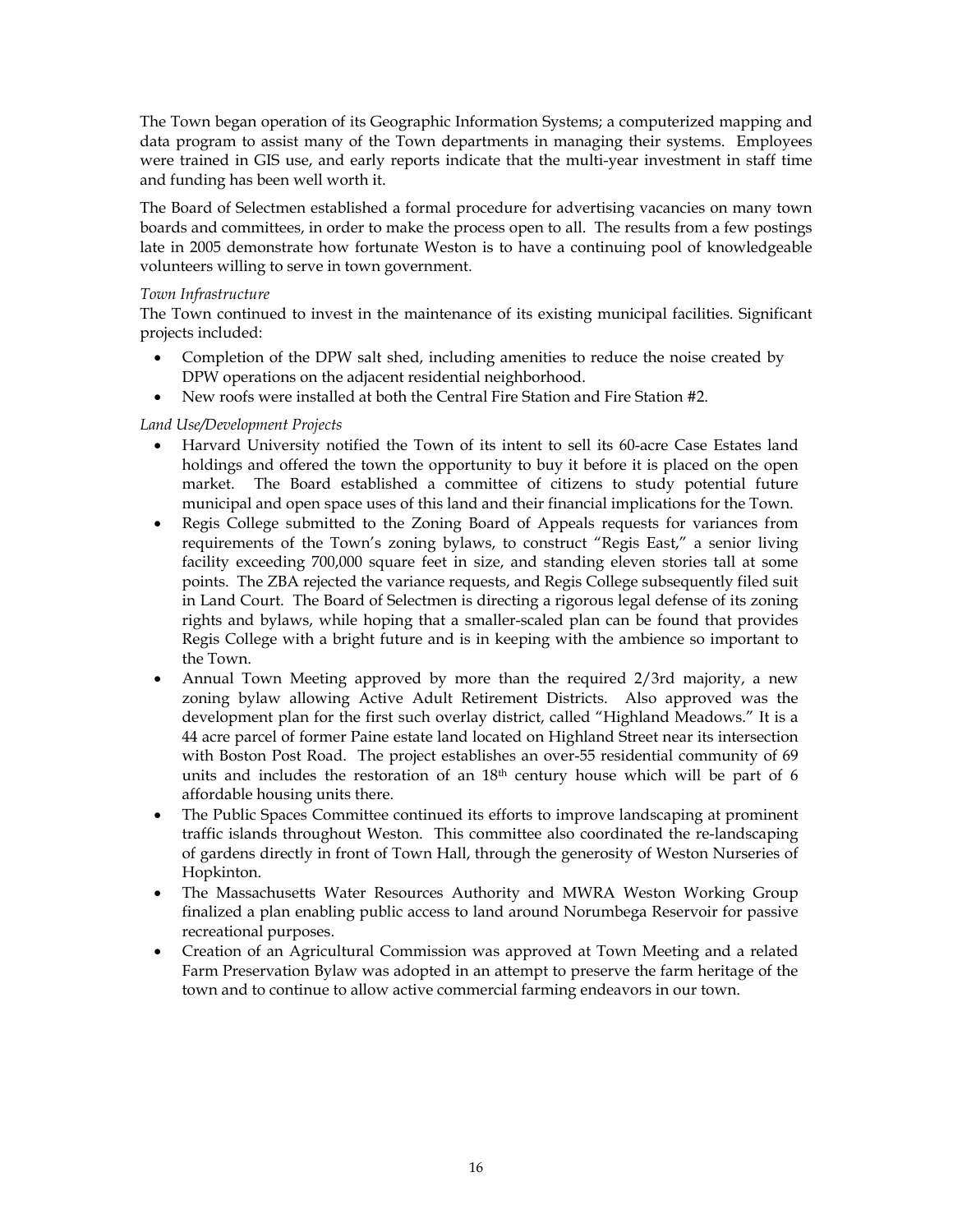## *Personnel*

In addition to the departure of Town Manager Carl F. Valente, previously mentioned, the Board wishes to recognize that during 2005:

- Robert Hoffman was appointed as DPW Operations Director, replacing Richard Nota who did not seek reappointment after completing nine years in the position.
- Fire Captains Daniel J. Robertson and Peter Perrin and Call-Firefighter Robert G. Hutchinson retired.
- Town Clerk's Office Assistant Denise Johnson and Library Administrative Assistant Helen Olivo retired.

#### *Closing Comments*

The Board of Selectmen serves all of the citizens of Weston. This puts the Board in the challenging position of balancing town services at a level Weston citizens expect, with the hardship created on some citizens (often times seniors and others with limited income) by the highest residential property tax bills in Massachusetts. Responsible and prudent spending continued to be the major priority of the Board, and we believe that this goal was achieved in 2005.

The Town is fortunate to have the contributions and dedication of so many citizens who volunteer their time on a host of elected and appointed boards and committees, or related nonprofit organizations. We also have an extremely dedicated and talented staff in all areas of town government. The Board of Selectmen cannot accomplish its plan of work without either, and to all of you we owe great gratitude.

#### **LICENSES ISSUED BY SELECTMEN IN 2005**

#### **Common Victuallers' Licenses**

| Leethe, LLC - dba Bruegger's Bagel Bakery                 | 21 Center Street       |
|-----------------------------------------------------------|------------------------|
| Campo De Fiori, LLC                                       | 37 Center Street       |
| Alcot Corp. - <i>dba</i> Ye Olde Cottage Restaurant, Inc. | 403 Boston Post Road   |
| Dennis Maxwell/David Gray Associates - dba Dairy Joy      | 331 North Avenue       |
| <b>Off Center Eateries</b>                                | 436 R Boston Post Road |
| TOKC, inc. - dba The Open Kitchen                         | 456 Boston Post Road   |
|                                                           |                        |

## **Licenses to Dispense Food and Beverages (Chapter 140, Section 21E, M.G.L.)**

Hazel Hotchkiss Wightman Tennis Center 100 Brown Street Pine Brook Country Club, Inc. 42 Newton Street Weston Golf Club 275 Meadowbrook Road

#### **Parades, Bicycle Tours and Road Races, etc.**

| The Brain Tumor Society                | <b>Bicycle Ride</b> | May 15, 2005  |
|----------------------------------------|---------------------|---------------|
| WEEFC with the support of PTO          | Walk/Run            | May 22, 2005  |
| Weston High School Class of 2007       | Charity Walk        | May 22, 2005  |
| Little League of Weston                | Opening Day         | May 1, 2005   |
| Little League of Weston                | End of Season       | June 12, 2005 |
| Marathon Sports 5-Miler to Benefit the |                     |               |
| Leukemia Society of MA                 | Road Race           | July 14, 2005 |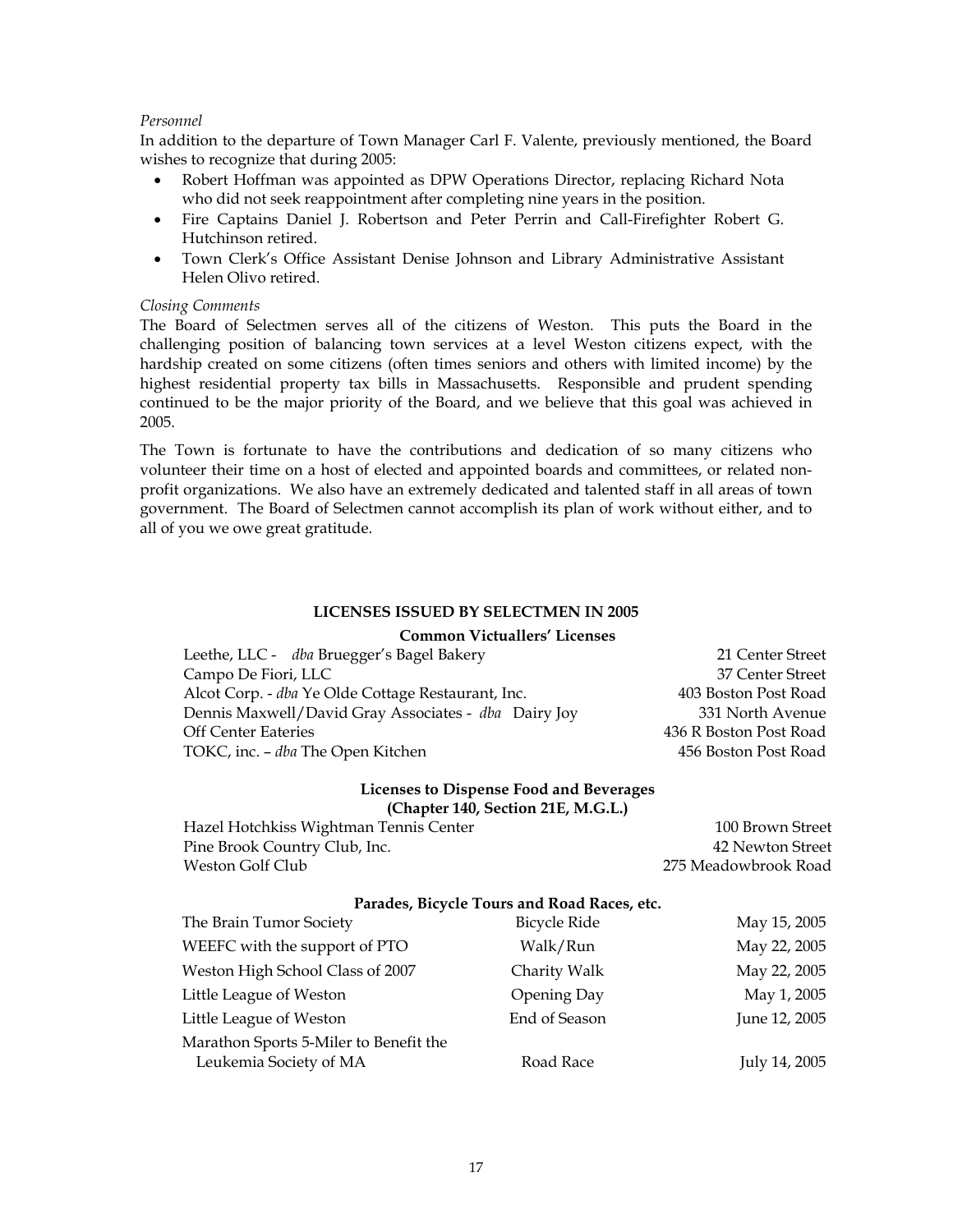| MASS Red Ribbon Ride-AIDS Action<br>Committee                  | <b>Bike Ride</b>                         | August 14, 2005        |
|----------------------------------------------------------------|------------------------------------------|------------------------|
| Lovelane Special Needs Horseback<br>Riding Program, Inc.       | Susan McDaniel's Run 4<br>Love Road Race | September 17, 2005     |
| Tour de Weston -- Kids Riding for<br>People Living with Cancer | Children's Ride                          | October 2, 2005        |
| Rotary Club of Weston                                          | Antique Car Show                         | September 24, 2005     |
| Weston United Methodist Church                                 | Crop Walk                                | October 23, 2005       |
| <b>Weston Community Children's</b><br>Association              | Halloween Parade                         | October 29, 2005       |
| Weston High School                                             | Cancer Walk                              | November 6, 2005       |
|                                                                | <b>Public Entertainment on Sunday</b>    |                        |
| Weston-Wayland Open Spring<br>Horse Show                       | Horse Show                               | May 1, ,2005           |
| Weston-Wayland Open Spring<br>Horse Show                       | <b>Trail Ride</b>                        | October 30, 2005       |
|                                                                | Other                                    |                        |
| Robert P. Millian                                              |                                          | Private Livery Service |
| Weston Transportation Services, Inc.                           |                                          | Private Livery Service |
|                                                                |                                          |                        |

## **CABLE ADVISORY COMMITTEE**

 During 2005, the Cable Advisory Committee monitored programming on the Weston access channel, the availability of equipment for the Weston Studio, allocation of Comcast staff time to Weston programming, and general channel alignment and allocation. In addition, the Cable Advisory Committee raised and addressed with Comcast certain specific questions raised by Town residents.

 The Cable Advisory Committee also began to address the negotiation of the Town's cable license with Comcast. The current license expires in early 2008. During 2006 the Cable Advisory Committee intends to investigate and assess the Town's cable needs with a view to the upcoming license renewal negotiations with Comcast.

 The members of the Cable Advisory Committee consist of John Blanchard, Douglas Garron, Peter Kidwell, Lee McCanne and Edwin E. Smith (chairman).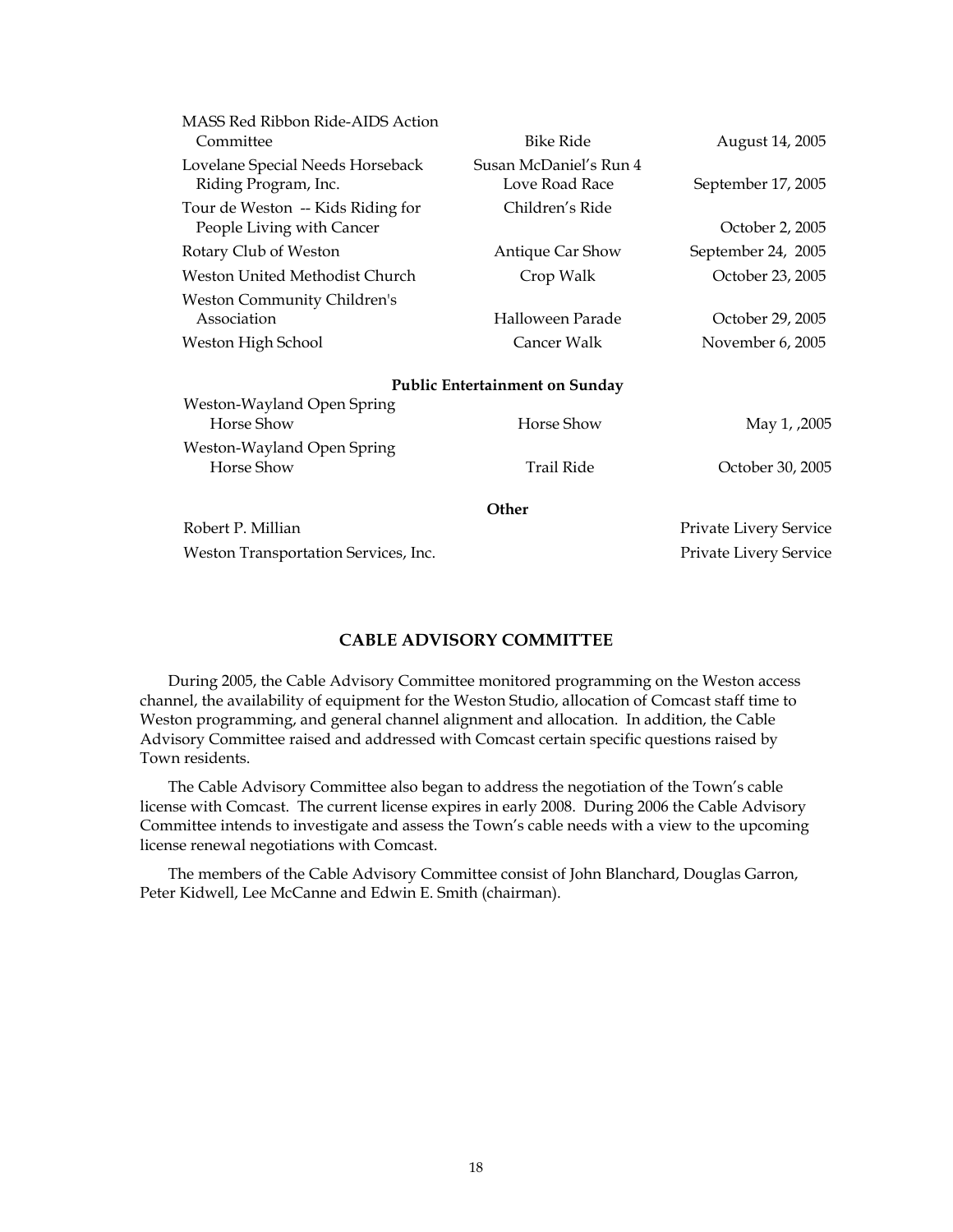## **REPORT OF THE GEOGRAPHIC INFORMATION SYSTEMS COMMITTEE**

The Geographic Information Systems (GIS) Committee is comprised of interested individuals from a variety of Town departments, including Police and Fire Chiefs, Assessors, Town Planner, Town Manager, Information Technology Manager, Recreation Director, Health Director, Council on Aging and Town Engineer. This committee has been meeting regularly during the implementation of the Town's GIS program and is pleased to report at this time that the systems are in place and functioning to provide valuable information on a wide range of cultural and natural resources of the Town. Some of the data layers that have been created include physical features such as roads, sidewalks, buildings, driveways, fences and walls, streams, ponds, plus utility information such as the water system, drainage system, utility poles and signs, plus topography including 2 foot contours. In addition, the parcel maps depicting all real estate and related information, easements and rights of way have been completely converted into a digital format, allowing for depiction and analysis of the geographic relationship of any features with each other. Some examples of the GIS are illustrated in the following figures.



**Figure 1 - Online mapping interface, found at www.mapsonline.net/westonma**

The online mapping application allows the public and town staff to obtain information via the World Wide Web by using a browser such as Microsoft® Internet Explorer. Other applications in use and planned include GIS-based calls for service for Public Safety (Police and Fire), DPW Work Order and Asset Management, Building Department and Board of Health Permit Management.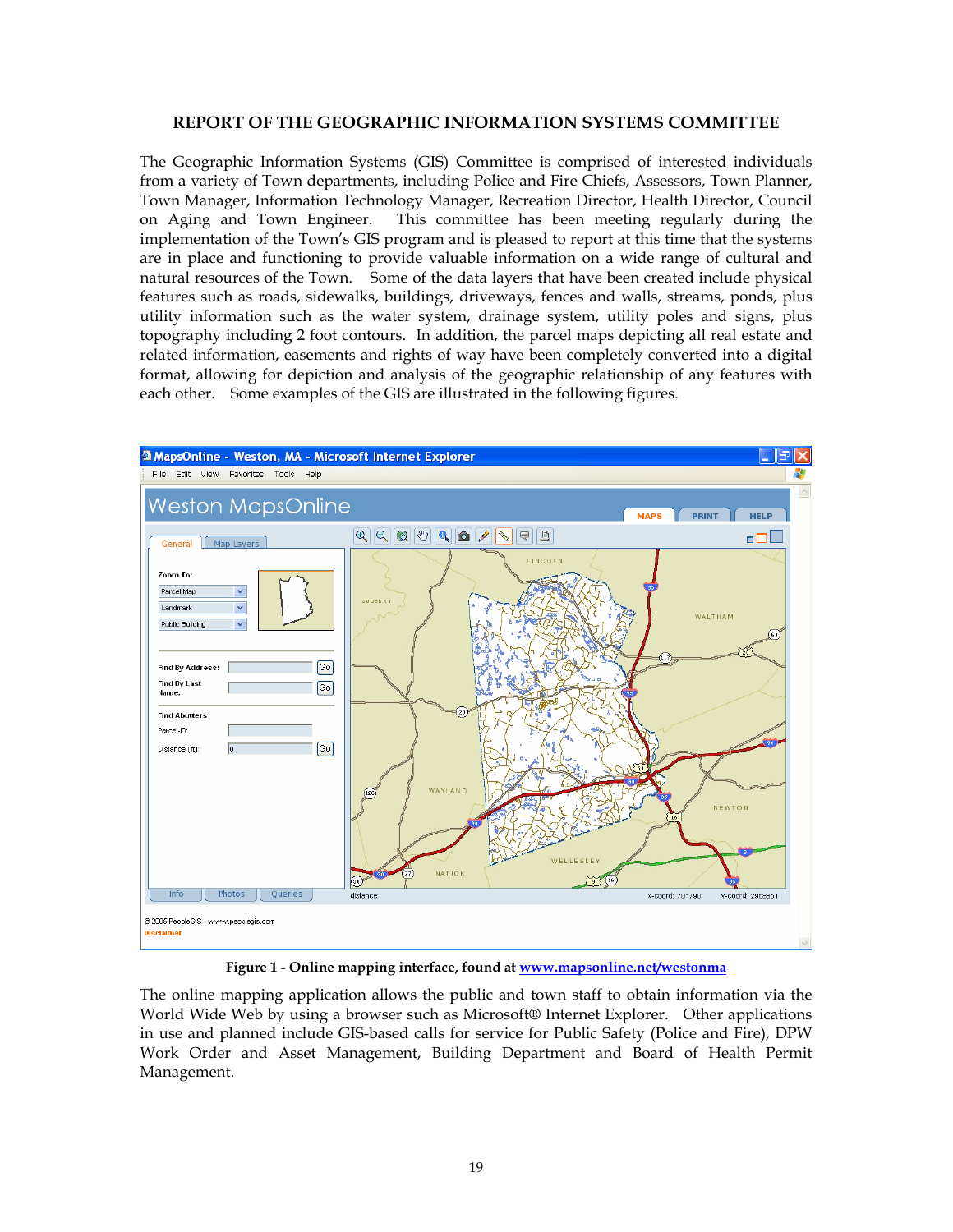

**Figure 2 - old paper parcel map** 

Figures 2 and 3 show a comparison between the old paper-based parcel maps which are difficult to read and keep up to date, and the new digital parcel maps which were compiled from the best locally available source information including individual plot plans, road right of way plans, subdivision plans, and in some cases, deed information.



**Figure 3 – new GIS based parcel map**

The Town has invested nearly \$400K in this system and its upkeep. The GIS Committee plans to continue meeting to make sure the system continues to provide value to users, and set policy regarding frequency of updates, data maintenance and distribution.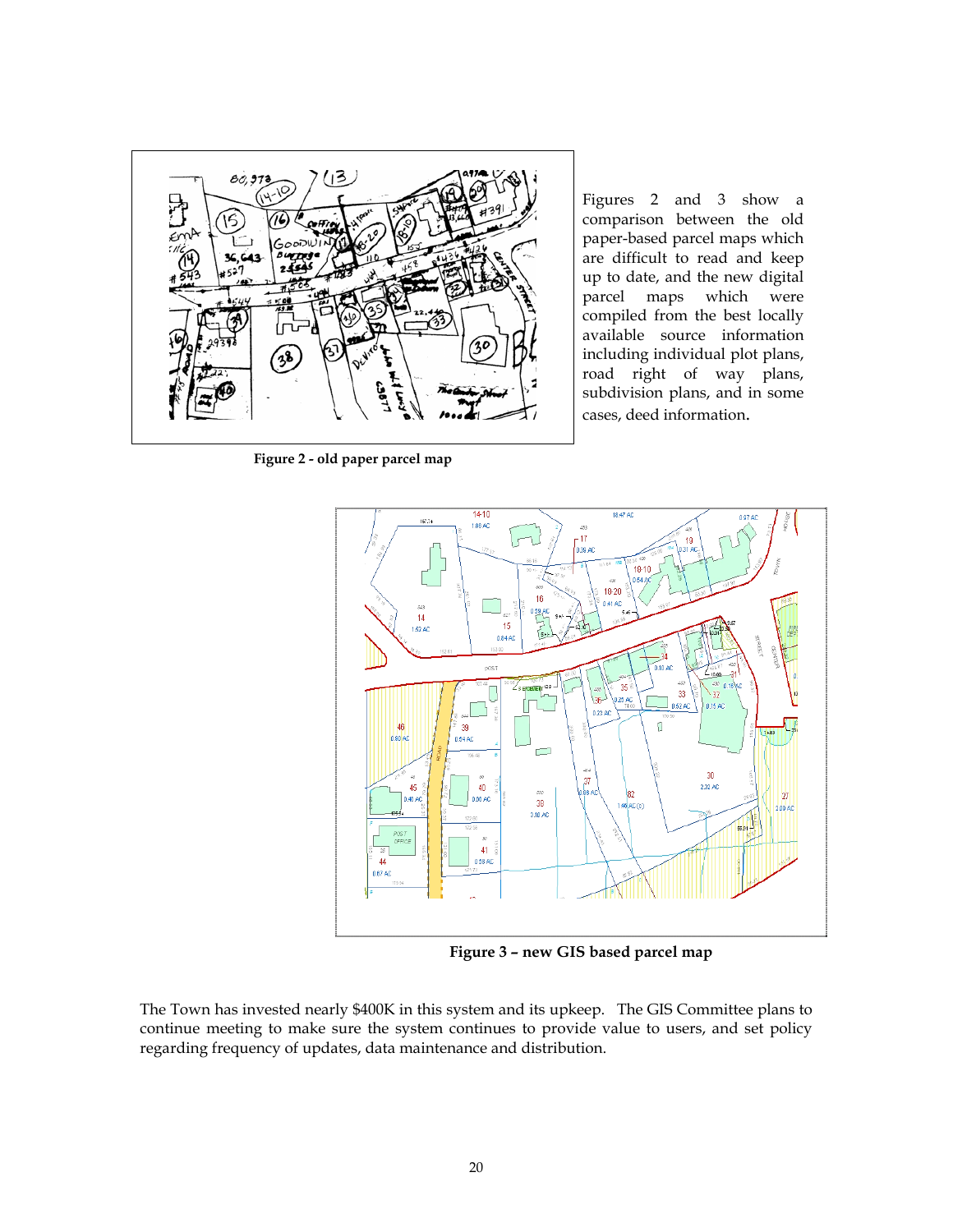#### **REPORT OF THE HURRICANE KATRINA COMMITTEE**

In October 2005 the Weston Selectmen appointed the Hurricane Katrina Committee with the charge "To identify a specific municipal loss attributable to Hurricane Katrina where the cost for remedying the loss can be ascertained and where the affected municipality bears some resemblance in size and form of government to Weston, and to raise funds on behalf of the Town of Weston to replace or restore that loss." Members of the Committee are Lenore Zug Lobel, Robbie Deitch, Elizabeth Munro, Sally Currier and Marybelle Cochran.

Although the situation along the coast in Louisiana and Mississippi was dire due to Hurricanes Katrina and Rita, locating a specific project to fund proved to be difficult because of the problem locating local people who could give the Committee some direction. Rob Lord, a resident of Madisonville, Louisiana and a resident of Weston from 1950 until 1975, served as our eyes and ears on the ground. He traveled around in search of a project to recommend to us in between his long hours directing relief crews in Louisiana and Mississippi.

At the time of this report, it would appear that we are going to recommend that Weston assist in rebuilding a specific piece of the community center in Pearlington, Mississippi. "A place for people to come together is desperately needed". Pearlington had a population of approximately 2000 people before Katrina struck. It is located at the mouth of the Pearl River on the Mississippi/Louisiana border. Many of the residents who evacuated returned to find their homes destroyed and all worldly possessions gone. The school and the community center were destroyed and the firehouse has been condemned. The residents of Pearlington are crabbers, truckers, shrimpers and retired folk with a sizeable population of disabled individuals.

#### **REPORT OF THE INFORMATION TECHNOLOGY DEPARTMENT**

During 2005, the fiber optic Metropolitan Area Network proposed during the fall of 2004 was approved at the May 2005 town meeting. The planning for design and implementation was done in the summer of 2005 and the project is well underway. This project will completely overhaul the current network infrastructure and allow a reliable, scalable network on which the Weston Public Schools and Municipal departments can exchange data and communications utilizing gigabit speeds. This robust network is based on a Cisco and Fiber Optic topology. The estimated completion date for this project is late spring 2006.

The Fiber Optic Network will also allow for the Town to start planning for a Voice Over Internet Protocol (VOIP) phone system. This would replace the multiple dissimilar phone systems in the town into one unified voice messaging system. This system would then operate on a closed loop that will ensure communications within the Town network that will not be susceptible to blackouts as we saw on 9/11. It will also eliminate the need for multiple internal phone lines from Verizon, making communications between departments much cheaper. Planning for this is already underway.

*Geographical Information Systems*: The Town's Information Technology department in conjunction with the DPW and Assessing departments bought and built a new server for the GIS project. This state of the art system allows many departments to access critical information about streets, parcels, and other locations in Weston. There will soon be public access to these resources.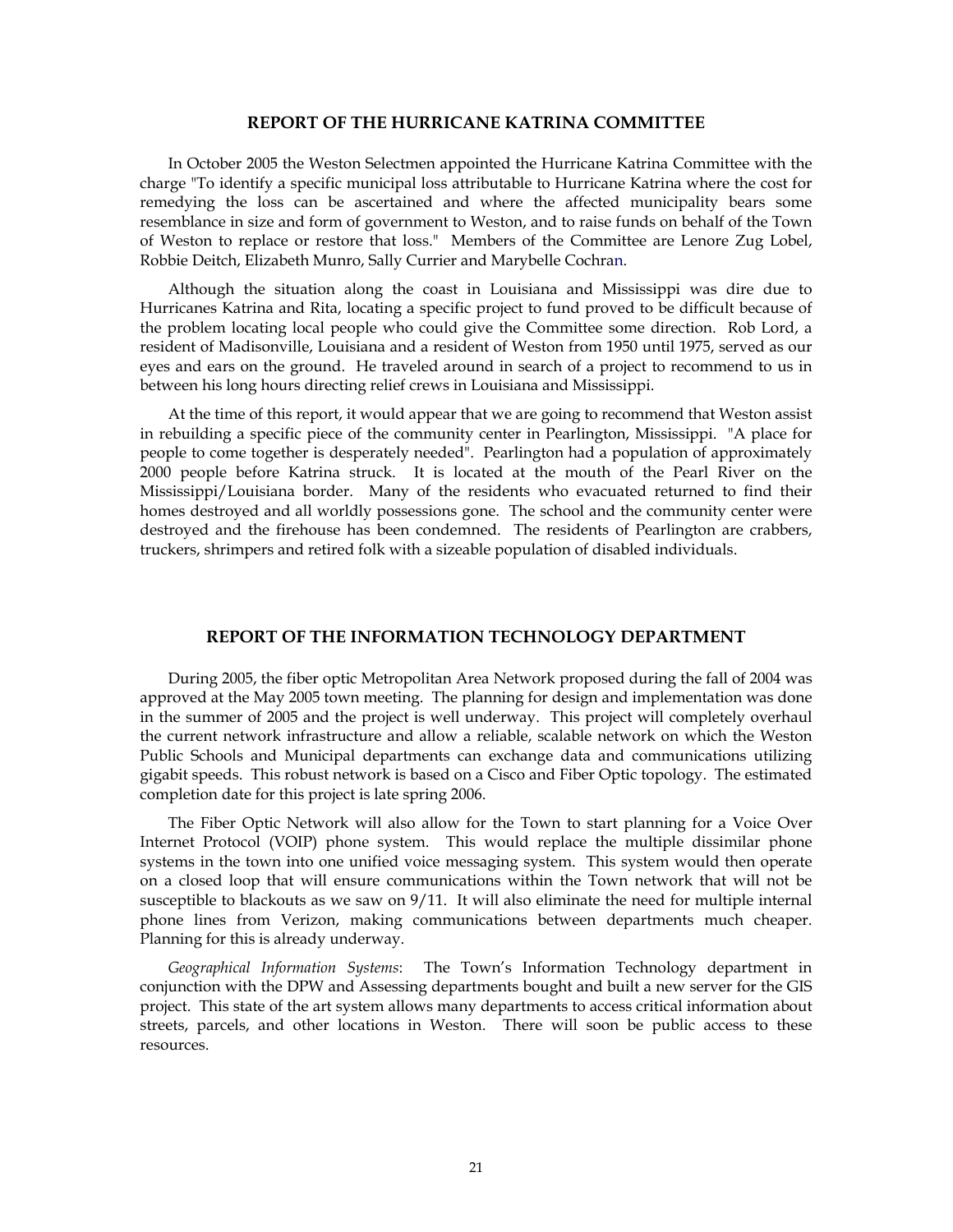*Remote access:* Weston employees now have the ability to access files and resources from outside the Town of Weston Network. This allows for employees who are not in the office to access data and respond to inquiries as if they were in the office.

Town officials such as the Town Manager, Fire, and Police Chiefs can quickly remote into the network should a situation arise that warrants their immediate attention 24/7.

*Desktop Replacements:* The Town has been replacing the outdated desktops in phases over the past 2 years. We currently have replaced two thirds of our systems. Upon the replacement of the final 15 desktops we will be updated and then implement a 5 year replacement policy.

*Wireless Internet Access:* The Weston Public Library now has Wireless Internet access for the public.

## **REPORT OF THE PUBLIC SPACES COMMITTEE**

In the second year since its inception, the Public Spaces Committee continues to be a thriving partnership between the Town's three garden clubs and Weston's Park and Cemetery Department. William O'Neil and his park and cemetery crew provide the vital link in this remarkable model of employees and volunteers working literally side by side for the benefit of Weston.

Each of the Town's three garden clubs nominates two of its members to serve on the Public Spaces Committee. Meg Steiner and Rosemary McCready (replacing Cathy Dinardo) were nominated to serve by the Country Garden Club. Linda Lippincott represents the Community League Garden Club as does Tinka Zeitvogel, a most knowledgeable successor to the late Helen Freidberg whose wit and wisdom are very much missed. The Weston Garden Club is represented by two of its former presidents, Diana Bonner and Dorothea Santos.

The initial thrust of the non-funded Public Spaces Committee was to develop a traffic island sponsorship program. We join our fellow townspeople in expressing gratitude to the following participants who are donating their considerable talents in order to enhance the appearance of Weston's public spaces.

| <b>Participating Sponsor</b>  | Traffic Island                   |
|-------------------------------|----------------------------------|
| Mike Butera Landscape Service | Route 30 at Highland Street      |
| Community League Garden Club  | Route 30 at Ash Street           |
| Rotary Club of Weston-Wayland | River Road at Summer Street      |
| Stonegate Gardens of Lincoln  | Boston Post Road at its easterly |
|                               | intersection with Route 20       |
| Weston Landscape and Tree     | Boston Post Road at its westerly |
|                               | intersection with Route 20       |

In addition to overseeing the traffic island program, the Public Spaces Committee arranged for the substantial gift from Weston Nurseries of landscaping the two islands in the front of the Town Hall. The committee also arranged for the dedication and planting of a Copper Beech Tree in Lamson Park in memory of the late Joan Vernon, Chairman of the Weston Board of Selectmen. Public Spaces landscaped the front of the central fire station, planted the traffic island at the intersection of Newton Street at Route 30, added disease resistant Dogwood varietals to the Town Green along with several Witch Hazels, and worked with the Weston Garden Club to plant shrubs to obscure the Town Green's septic mushroom.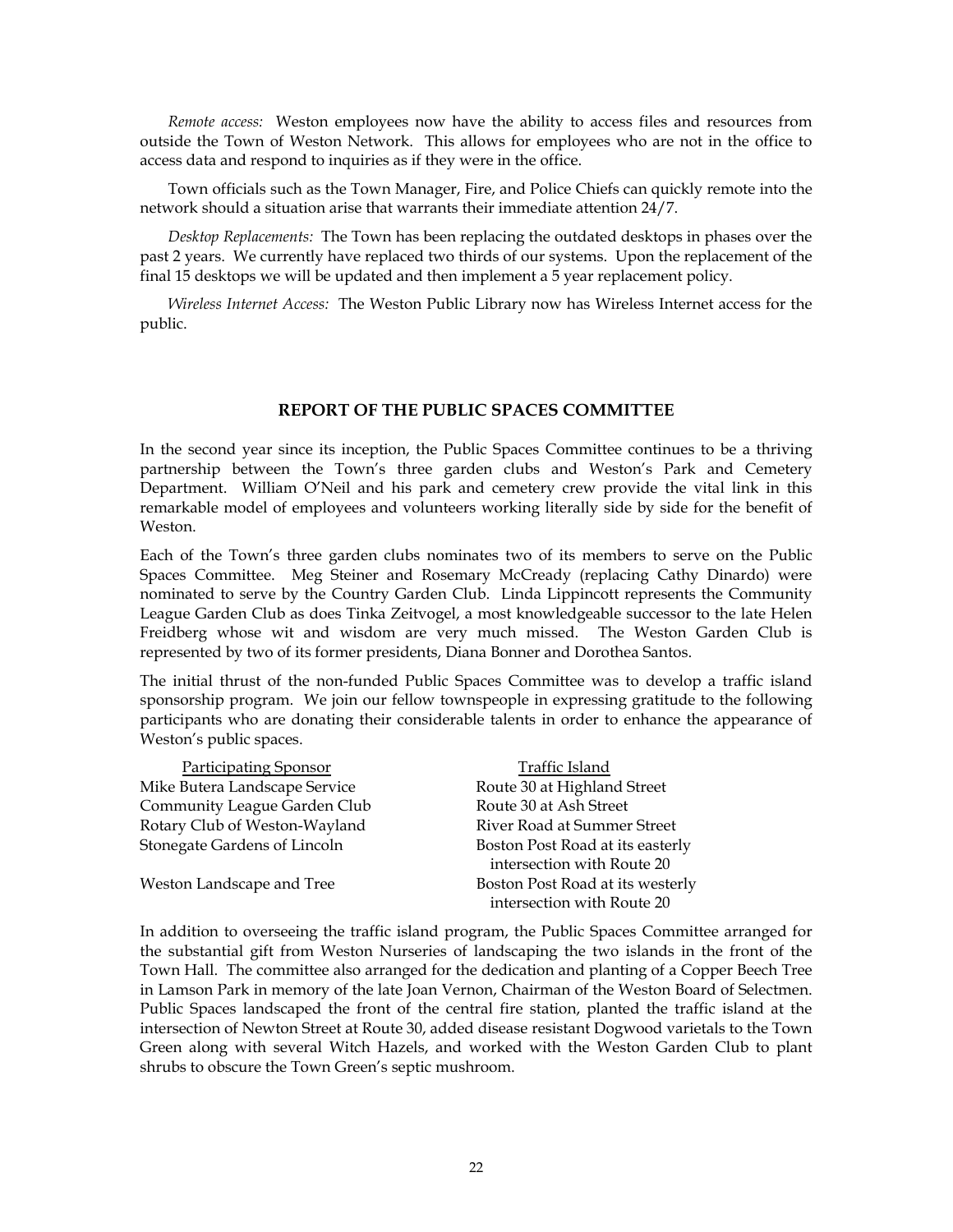Joined by Susan Haber, Town Planner, the committee spent a considerable amount of time finalizing the exterior lighting plan for Town Hall, a process that included a meeting to garner the support of the Town Hall neighborhood. Plans are currently in the construction design phase which will lead to the public bidding process. Installation of the exterior lighting plan is eagerly anticipated for spring '06.

## **REPORT OF THE REGISTRARS OF VOTERS**

On December 31, 2005 there were 7,162 *Active* registered voters in the Town of Weston, while 564 voters were listed as *Inactive.* 

Many newcomers used the Department of Motor Vehicles to register to vote electronically. This system automatically certifies each voter's data in the Statewide Voter Registration database. This system has been in effect since 1995 following the state's adoption of the National Voter Registration Act of 1993.

Any citizen age 18 or over may register to vote in the Town Clerk's office during regular office hours (M-- F: 8:30 a.m. -5:00 p.m.). In addition, the Clerk's office is open until 8 p.m. for a special registration session three weeks before each election and town meeting. Mail-in registration forms are also available in a variety of public places around the town and the state. Only registered voters may vote in state and town elections and at Town Meeting.

Every year a Census of all residents is taken by the town. If the Town does not receive census information for a voter, that individual's name is placed on an *Inactive* voters' list. If the individual does not vote in two consecutive biennial state elections, he/she is then notified by mail that his or her name will be removed from the *Inactive* voters' list.

|                            |                                                                         | <b>PRECINCT</b> |       |          |               |  |  |  |
|----------------------------|-------------------------------------------------------------------------|-----------------|-------|----------|---------------|--|--|--|
| <b>PARTY</b>               | <b>THREE</b><br><b>FOUR</b><br><b>TOTAL</b><br><b>TWO</b><br><b>ONE</b> |                 |       |          |               |  |  |  |
| Republican                 | 442                                                                     | 409             | 393   | 393      | 1,637         |  |  |  |
| Democrats                  | 539                                                                     | 441             | 404   | 417      | 1,801         |  |  |  |
| American Independent Party | 0                                                                       |                 | 0     | 0        |               |  |  |  |
| Libertarian                | 3                                                                       | 2               | 3     | $\Omega$ | 8             |  |  |  |
| Inter. 3rd Party           | 0                                                                       | O               | 1     | 1        | 2             |  |  |  |
| Green Rainbow              | 3                                                                       | 3               | 3     | $\Omega$ | 9             |  |  |  |
| Green Party USA            | 1                                                                       | $\Omega$        | 0     | 1        | $\mathcal{P}$ |  |  |  |
| Unenrolled                 | 1,020                                                                   | 854             | 838   | 990      | 3,702         |  |  |  |
| <b>TOTAL ACTIVE VOTERS</b> | 2,008                                                                   | 1,710           | 1,642 | 1,802    | 7,162         |  |  |  |
| <i>Inactive Voters</i>     | 142                                                                     | 155             | 148   | 119      | 564           |  |  |  |

Following is a summary of all voters by Party and by Precinct: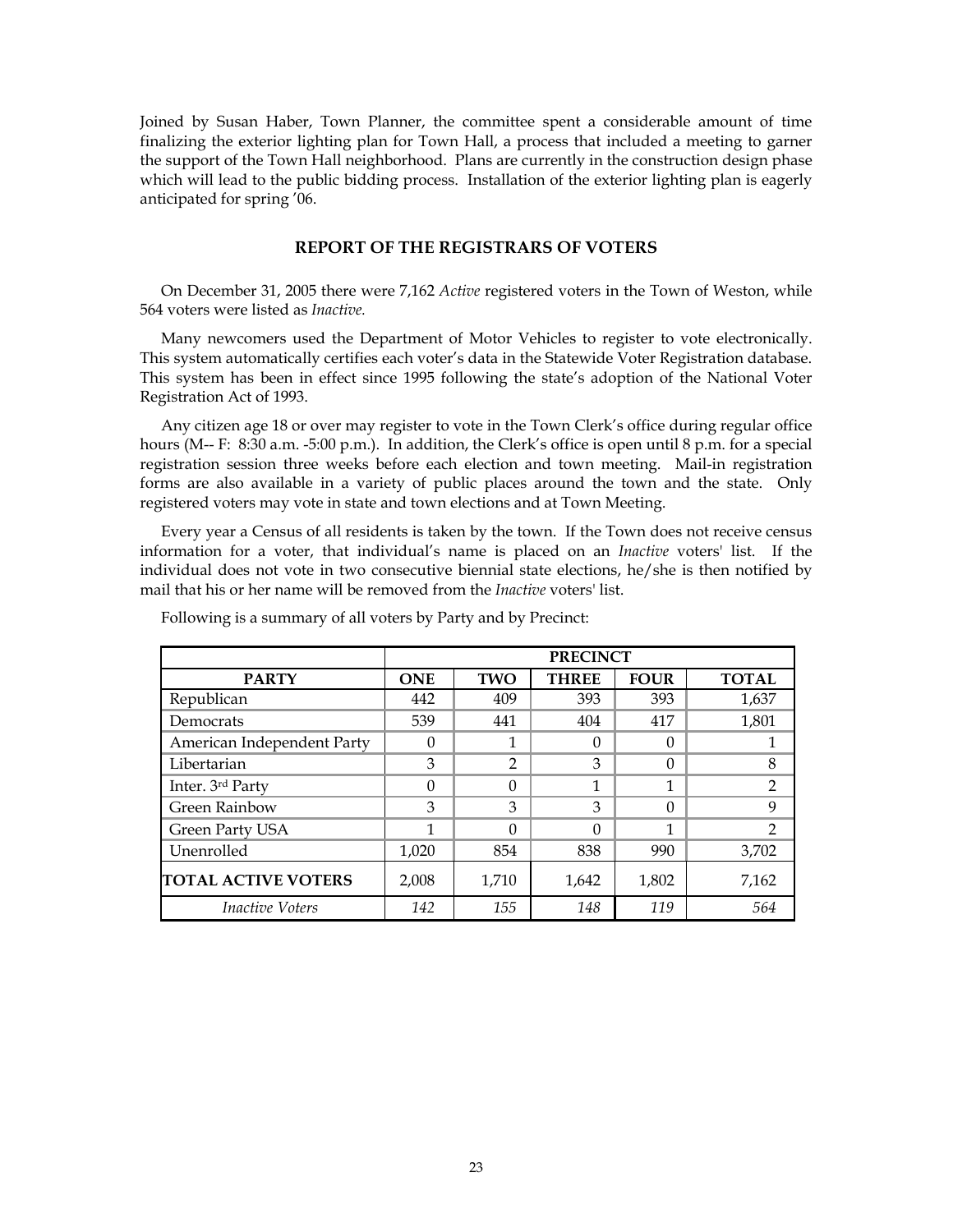#### **REPORT OF THE TOWN CLERK**

 Births, marriages and deaths recorded in the Town Clerk's Office of the Town of Weston for the year 2005:

| Number of births in 2005:                       | 75     |
|-------------------------------------------------|--------|
| Number of marriages in 2005:                    | 30     |
| Number of deaths in 2005:                       | 158    |
| <b>Weston Residents</b>                         | 118    |
| Non-Residents                                   | 40     |
| Population of the Town of Weston (2005 census): | 11.022 |

 The following detailed report of marriages and deaths recorded during 2005 is printed for the purpose of bringing to the attention of interested persons the facts which appear on the official records of the Town Clerk. Please check the names and other data for errors, and notify the Town Clerk's Office.

#### **MARRIAGES RECORDED IN WESTON IN 2005**

#### **January**

20 Octavio Nestor Suarez Munist and Lilian Joan Auter both of Weston

#### **February**

*No marriages were recorded in the month of February* 

#### **March**

*No marriages were recorded in the month of March* 

#### **April**

- 9 Timothy Paul Castree of Paddington, Australia and Kristen Clare Doyle of Marlboro
- 24 Geoffrey Scott Rehnert and Laura Branch Holden both of Weston
- 30 Michael J. Seery and Caroline Borden Williams both of New York, NY
- 30 Ken Curtis Griffin of Worcester and Mary Allyson Brown of Philadelphia PA

#### **May**

- 13 George Spyros Gavris of Weston and Sandra Jean Procopio of Charlestown
- 21 Issac Hassan Emmanuel Fellows and Iris Nason both of Weston
- 21 Mark James Foley of Waltham and Klaudia Gorski of Acton
- 28 Matthew Cole Oliff and Lovey Danielle Roundtree both of Chestnut Hill
- 28 John Christian Mitchell of Newton and Melinda Rene Welton of Waltham

## **June**

- 19 Bryan Andrew Lober and Anna Gokhfeld both of Waltham
- 19 Peter Fuller Kellogg of Weston and Martha Jane Calvert of Needham
- 25 Timothy Stuart Scott of Weston and Amanda Corray Graves of Kensington, MD

#### **July**

- 2 Gregory Alan Finck and Deirdre Kathleen Dunn both of New York, NY
- 2 James Louis Martin and Thea Christine Gautreau both of Holliston
- 5 Julian Ashley Hamilton Murdoch and Alessandra Priorelli both of Weston
- 7 William M. Wagner of Sudbury and Susan Love Sherwood of Wayland
- 15 Daniel Joseph McGuire of Sutton and Sherry Ann Hall of Millis
- 16 Richard Mark Brotman of Newton and Linda Jean Garton Bond of Arlington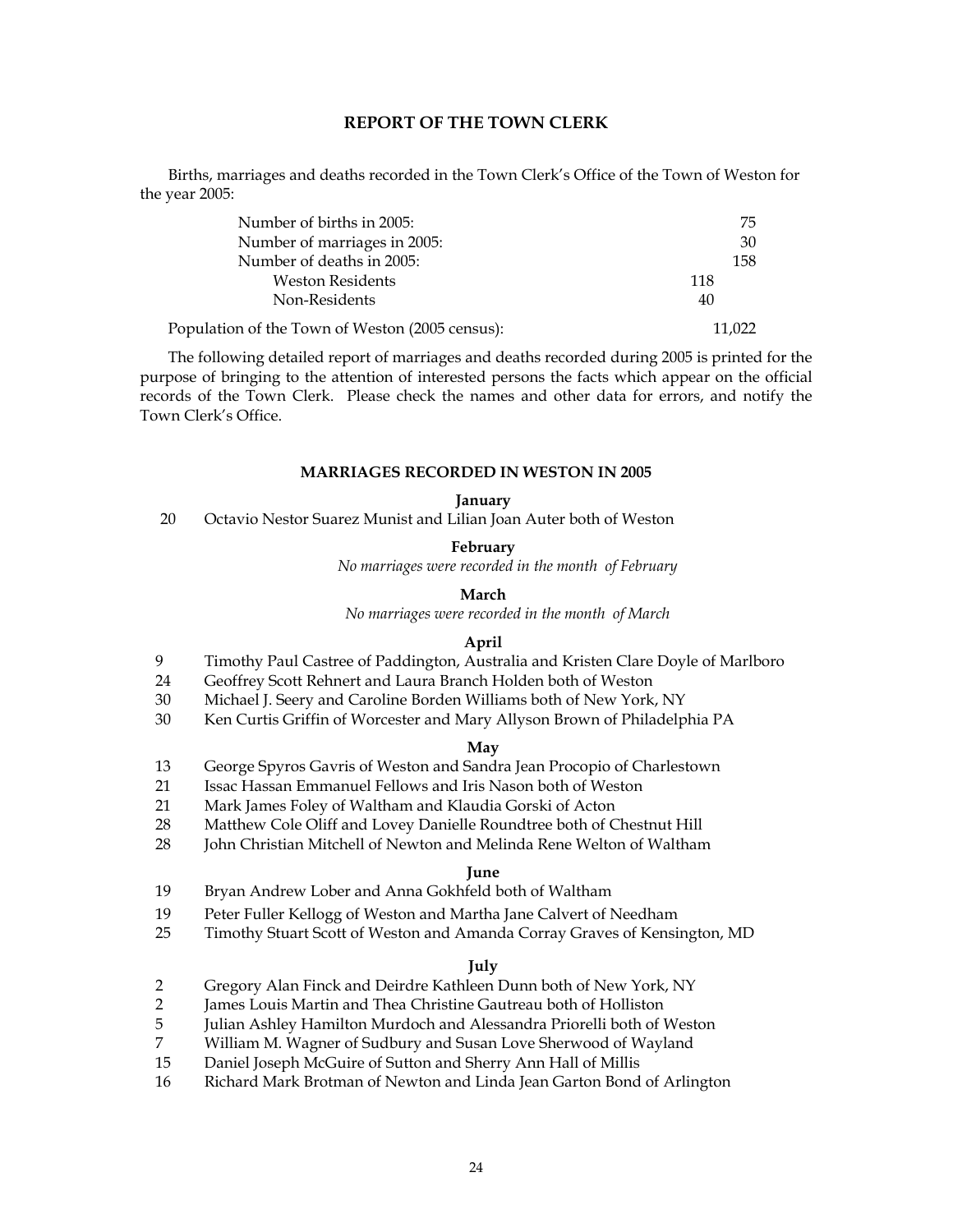- 16 Joshua Blake Greene and Sara Amy Mazin both of Waltham
- 23 Jason Ronald Laramee and Kelly Julia Johnson both of Canton

## **August**

- 6 Patrick Gabriel Engelman and Diana Catherwood Chaplin both of Weston
- 6 Stephen Kingsbury Hamilton and Michelle Kim Shuman both of Sunnyvale, CA

## **September**

*No marriages were recorded in the month of September* 

## **October**

- 8 Tara Hamilton and Orlando Alegret both of Westchester, CA
- 8 Jennifer Rolfe Dale and Mark Allen King both of Littleton
- 29 Sarah Price McKnight of Somerville and Robert Hunter Harrison of Weston
- 30 Ilaria Pellini of Italy and Caleb Jamaison Perrin of Weston

#### **November**

4 Thomas Paul Myers and Diane Smiton Sanderson both of Weston

## **December**

- 3 Sheila MacDonnell of Waltham and Fred Thomas Costantino of Newton
- 31 Emily Lauren Shapiro and Fred Michael Marty both of New York, NY

## **DEATHS RECORDED IN WESTON IN 2005**

## **January**

| Date           | Name                      | <b>Place of Birth</b> | Age |
|----------------|---------------------------|-----------------------|-----|
| 1              | Cunniff, Hubert F.        | Massachusetts         | 96  |
| 2              | Johnson, Burdette A.      | New Hampshire         | 99  |
| 5              | Barry, Donald M.          | Massachusetts         | 70  |
| 5              | McDonald, Ellen Barbara   | New Hampshire         | 91  |
| 9              | Sullivan, Robert J.       | Connecticut           | 92  |
| 10             | Sadozai, Mirza            | Afghanistan           | 81  |
| 10             | Cormay, Theodore Clifford | Massachusetts         | 76  |
| 11             | Francis, Robert M.        | England               | 86  |
| 15             | Downs, Doris W.           | Rhode Island          | 88  |
| 16             | Cullen, Victoria C.       | Massachusetts         | 86  |
| 19             | Fitzgerald, MaryJean      | Vermont               | 78  |
| 21             | Cassidy, Robert Francis   | Massachusetts         | 91  |
| 22             | Powers, Robert F.         | Massachusetts         | 87  |
| 26             | Cormier, Gerard J.        | Canada                | 89  |
| 26             | Katz, Carmen              | Puerto Rico           | 89  |
| 29             | Dolberg, Charles Edgar    | Colorado              | 88  |
| 31             | Wollison, Beatrice        | New York              | 87  |
|                | February                  |                       |     |
| 1              | Nault, Leona V.           | Canada                | 87  |
| $\overline{2}$ | Robinson, Joan E.         | Maine                 | 98  |
| 4              | Germeshausen, Pauline     | Massachusetts         | 97  |
| 6              | Lynch, Elizabeth Mary     | West Virginia         | 86  |
| 8              | Coye, Juliette L.         | Maine                 | 89  |
| 13             | Vernon, Joan B.           | Florida               | 72  |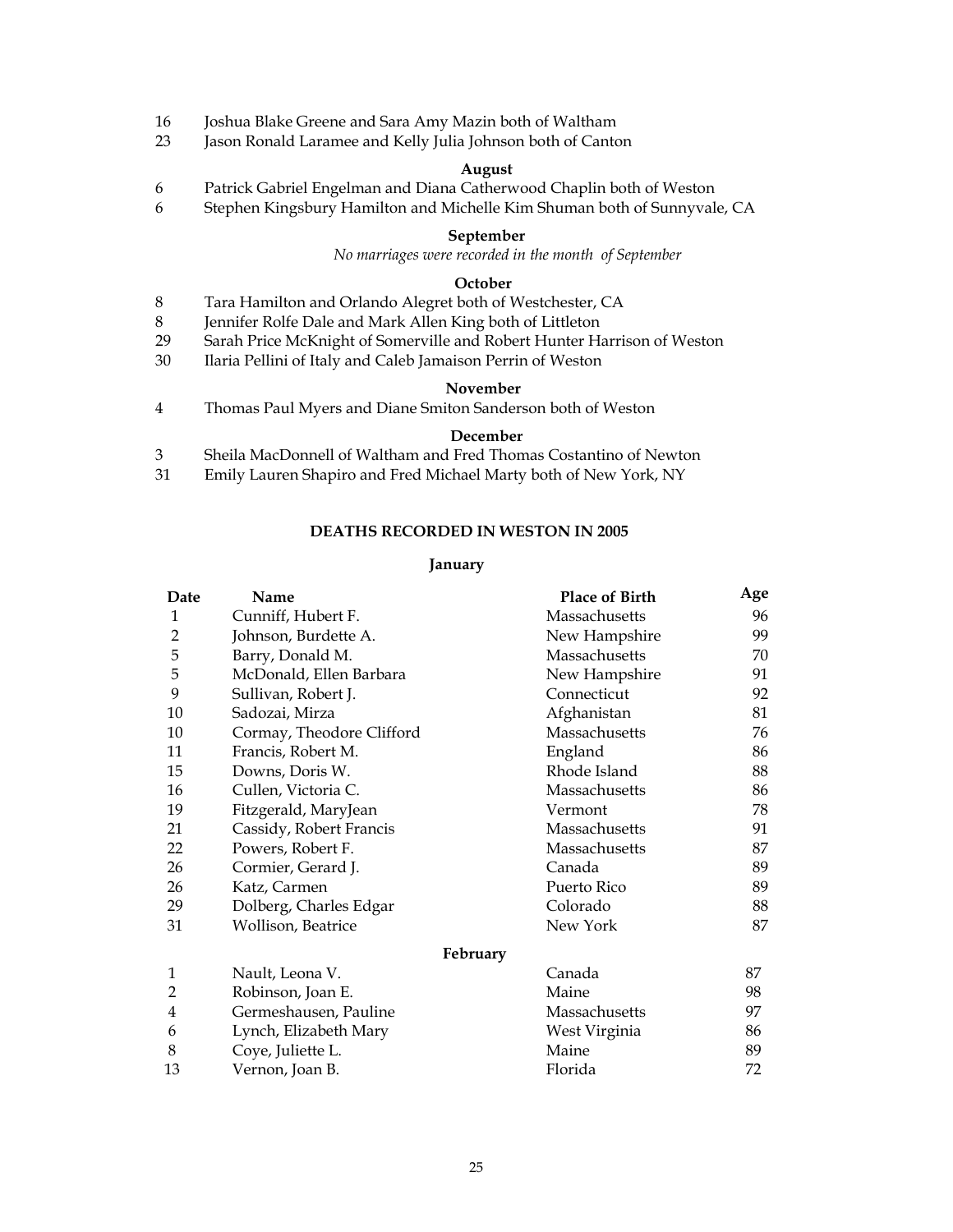| 14             | O'Brien, Eileen V.          | Massachusetts | 69  |
|----------------|-----------------------------|---------------|-----|
| 14             | Melone, William d.          | Italy         | 80  |
| 15             | Lee, Yolanda M.             | Cuba          | 71  |
| 16             | Feldman, Dorothy            | Massachusetts | 89  |
| 20             | Cort, Marie Gertrude        | Massachusetts | 77  |
| 27             | Jacobs, Pauline             | Rhode Island  | 79  |
|                | March                       |               |     |
| 5              | Sliney, Mary E.             | Massachusetts | 99  |
| 5              | Hiatt, Anne W.              | Massachusetts | 75  |
| 9              | Bradford, Helen Elizabeth   | Massachusetts | 91  |
| 10             | Epstein, Stanley M.         | Massachusetts | 87  |
| 12             | Besso, John E.              | Massachusetts | 86  |
| 13             | Hall, Eleanor Thurston      | Massachusetts | 92  |
| 18             | Freeman, Doris R.           | Maine         | 97  |
| 21             | Low, Stephanie A.           | Massachusetts | 63  |
| 23             | Goodridge, Ruth J.          | Pennsylvania  | 96  |
| 23             | McDonough, Adelaide         | Hawaii        | 100 |
| 23             | LaBran, Joseph J.           | Massachusetts | 89  |
| 23             | Taranto, Gaetano aka Thomas | Massachusetts | 93  |
| 24             | Borgeson, Dorothy Linnea    | Massachusetts | 85  |
| 26             | Falcone, Concetta           | Italy         | 102 |
| 26             | Lagasse, Thomas Robert      | Massachusetts | 23  |
| 31             | Waters, Marylin             | Massachusetts | 82  |
| 31             | Korsmeyer, Stanley J.       | Illinois      | 54  |
|                | April                       |               |     |
| 1              | Ramratnam, Balakrishnam     | India         | 66  |
| $\overline{2}$ | Scott, Rose E.              | Massachusetts | 96  |
| 3              | Gibson, Betty L.            | Massachusetts | 77  |
| 3              | Lirette, Bernadette J.      | Massachusetts | 80  |
| 13             | Trifiletti, Joseph F.       | Italy         | 93  |
| 13             | Fox, Michael Joseph         | Massachusetts | 58  |
| 14             | McDavitt, James Peter       | Massachusetts | 74  |
| 16             | Campbell, Eliza Eudora      | Canada        | 99  |
| 18             | Brown, Arnise               | Massachusetts | 68  |
| 18             | Dulman, Alvin L.            | New York      | 85  |
| 19             | Provost, Florence E.        | Massachusetts | 96  |
| 20             | Shillman, Etta A.           | Massachusetts | 91  |
| 28             | Grady, Donald F.            | Massachusetts | 90  |
|                | May                         |               |     |
| 7              | Shepherd Jr., Thomas Elwell | Massachusetts | 78  |
| 7              | Bedrick, David N.           | Massachusetts | 91  |
| 8              | Goulding, Joseph A.         | Massachusetts | 76  |
| 13             | Greiff, Janice Joy          | Indiana       | 82  |
| 13             | Paretchan, Veronica         | Massachusetts | 94  |
| 15             | Morrison, Eileen M.         | Massachusetts | 80  |
| 15             | Dupuis, Anna J.             | Massachusetts | 82  |
| 19             | Withall, Kathryn            | Illinois      | 87  |
| 20             | Horwitz, Sophie Sandler     | Massachusetts | 95  |
| 20             | Belcher, Francis H.         | Massachusetts | 74  |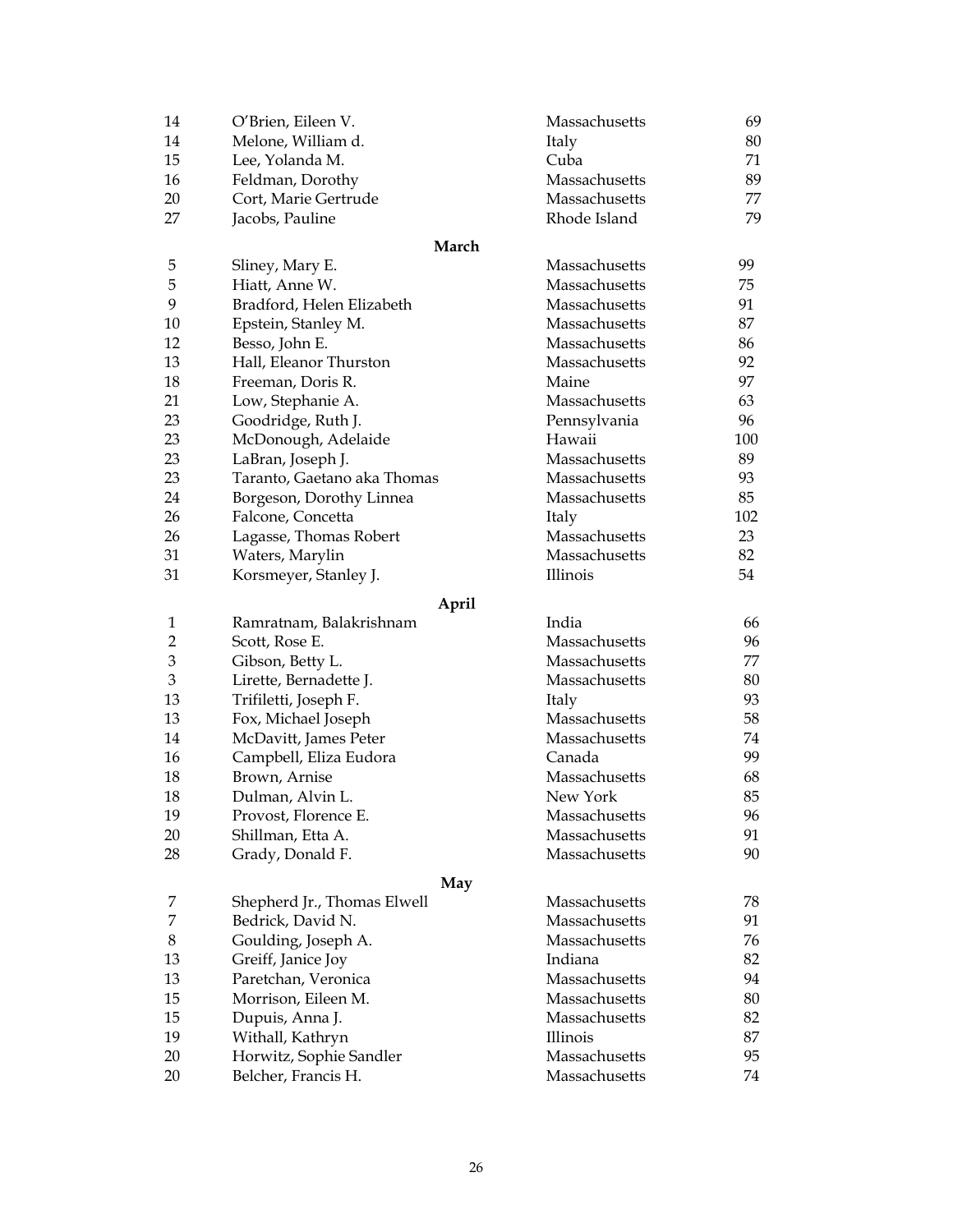| 23             | Hubbard, Charlotte B.       | Massachusetts  | 96 |
|----------------|-----------------------------|----------------|----|
| 25             | Mannix, Francis L.          | Massachusetts  | 81 |
| 28             | Linnane, Agnes R.           | Massachusetts  | 89 |
| 28             | Costantini, Domenico        | Italy          | 97 |
| 31             | Caruso, Carmela             | Italy          | 94 |
|                | June                        |                |    |
| 1              | Dupille, Robert A.          | Massachusetts  | 69 |
| $\overline{2}$ | Field, Harriet J.           | Georgia        | 92 |
| $\overline{2}$ | Meltzer, Lillian R.         | Massachusetts  | 87 |
| 3              | Quegan, William Michael     | Connecticut    | 71 |
| 6              | Liuima, Francis Aloysius    | Lithuania      | 86 |
| 6              | Condakes, James             | Massachusetts  | 77 |
| 14             | MacDonnell, Joseph A.       | Massachusetts  | 76 |
| 22             | Whittemore, Beck Francis    | Canada         | 71 |
| 23             | Blankenhorn, Walter Joseph  | New York       | 87 |
| 25             | Mitchell, Geraldine M.      | Illinois       | 84 |
|                | July                        |                |    |
| 1              | Connolly, Vincent           | Massachusetts  | 74 |
| 2              | Mustard III, Lewis W.       | Delaware       | 89 |
| $\overline{2}$ | Young, Madeline G.          | Massachusetts  | 91 |
| 3              | Crouch, Herbert Bentley     | Massachusetts  | 77 |
| 4              | Schwartz, Molly L.          | Massachusetts  | 94 |
| 4              | Bedrick, Ruth F.            | Massachusetts  | 85 |
| 7              | Donovan-Devitt, Barbara J.  | Massachusetts  | 52 |
| 9              | Brodkey, Lucille            | Nebraska       | 94 |
| 12             | Smith, Frances S.           | Illinois       | 98 |
| 12             | Brown, William L.           | North Carolina | 83 |
| 15             | Devlin, Patrick Christopher | New York       | 9  |
| 16             | Wyman Jr., Edwin T.         | Massachusetts  | 75 |
| 19             | Pineo, Edith M.             | Massachusetts  | 88 |
| 21             | Houston, David A.           | Canada         | 91 |
| 21             | Umans, Elaine R.            | Massachusetts  | 81 |
| 21             | Wheeler, Phyllis C.         | Massachusetts  | 80 |
| 25             | Recka, Francis A.           | Massachusetts  | 88 |
| 28             | Donnegan, Christopher B.    | Pennsylvania   | 42 |
| 29             | Loesch, Warren W.           | New York       | 94 |
|                | August                      |                |    |
| $\mathbf{1}$   | Alevizos, John P.           | Massachusetts  | 85 |
| $\overline{2}$ | Wolf, Jacqueline            | Massachusetts  | 80 |
| 10             | Descheneaux, Edgar          | Massachusetts  | 94 |
| 13             | Daly, Frances P.            | Massachusetts  | 95 |
| 15             | Hill, Ruth A.               | Massachusetts  | 86 |
| 16             | Lippert, Audrey             | New York       | 82 |
| 19             | Winer, Blanche              | Massachusetts  | 95 |
| 20             | McCluskey, Raymond E.       | Maine          | 95 |
| 25             | Mattingly, Kristie L.       | Ohio           | 49 |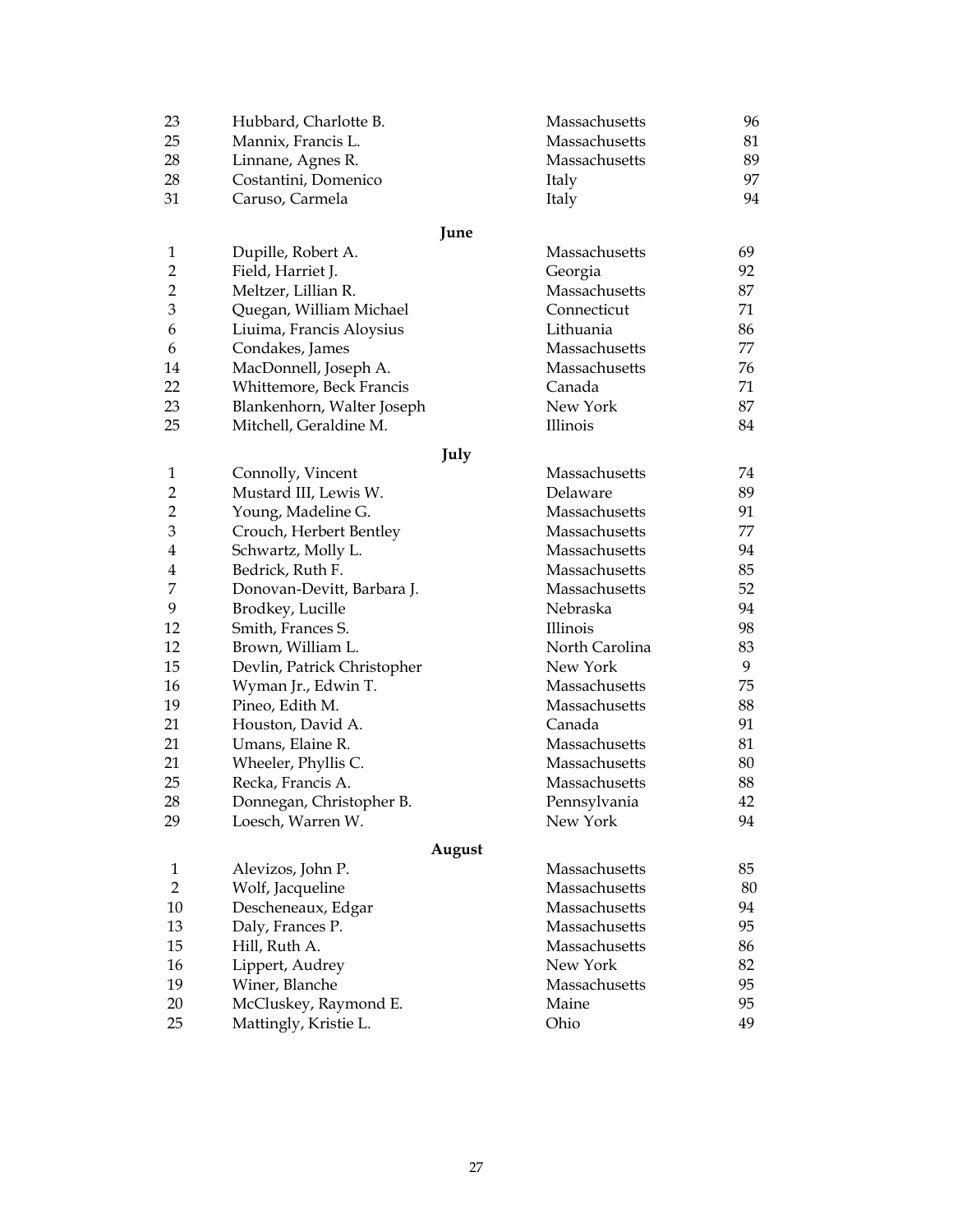# **September**

| 5              | Tedesco, Mary L.             | Massachusetts  | 89 |
|----------------|------------------------------|----------------|----|
| 5              | Kimball, Kenneth Wright      | Massachusetts  | 85 |
| 5              | Erickson, Louise             | Massachusetts  | 94 |
| 7              | Anderson, Mary               | New York       | 77 |
| 7              | Giugno, Maria T.             | Massachusetts  | 87 |
| 9              | Macquarrie, Gilbert Franklin | Canada         | 84 |
| 11             | Finan, Jr, Thomas H.         | Massachusetts  | 89 |
| 11             | Johnson, Alice M.            | Massachusetts  | 97 |
| 13             | Cleinman, Mildred            | Massachusetts  | 84 |
| 13             | Campbell, Helen Flo          | W. Virginia    | 88 |
| 14             | Finnegan, Elizabeth L.       | Iowa           | 82 |
| 15             | Stirling, Taylor G.          | Massachusetts  | 78 |
| 16             | Freidberg, Helen DeOrsay     | Pennsylvania   | 67 |
| 27             | Page, Edna B.                | Massachusetts  | 87 |
|                | October                      |                |    |
| $\overline{c}$ | Doucet, Bridget J.           | Canada         | 93 |
| 7              | Mustard, Jean D.             | Massachusetts  | 89 |
| 7              | Greenberg, Sidney Allen      | Ohio           | 81 |
| 9              | Phelps, Grenadine G.         | Minnesota      | 91 |
| 10             | Chaffee, Donald M.           | Massachusetts  | 59 |
| 12             | Burns, Austin J.             | Massachusetts  | 80 |
| 19             | Maiullo, Mary F.             | Massachusetts  | 80 |
| 24             | Jacobson, Philip             | Massachusetts  | 86 |
|                | November                     |                |    |
| 1              | Decaneas, Nancy H.M.         | Massachusetts  | 61 |
| 5              | Sutherland, Helyn Boyd       | Massachusetts  | 89 |
| 5              | Melanson, Jean Paul          | Canada         | 54 |
| 6              | Doran, James M.              | Massachusetts  | 70 |
| 7              | Carter Jr., Oscar            | Rhode Island   | 69 |
| 8              | McMahon, Eugene F.           | Connecticut    | 66 |
| 10             | Smith, Helen L.              | Massachusetts  | 94 |
| 11             | Cameron Jr., Gerald T.       | Massachusetts  | 50 |
| 19             | Hynes, Margaret J.           | Massachusetts  | 80 |
| 20             | Skinger, Constance Adams     | New Jersey     | 91 |
| 24             | Donnegan, H. Patricia        | Pennsylvania   | 75 |
|                | December                     |                |    |
| 1              | Harrington, Anna I           | Massachusetts  | 83 |
| 5              | McCarthy, Dorothy F.         | Massachusetts  | 83 |
| 9              | Campbell, Joseph Daniel      | New York       | 87 |
| 9              | George, Florence             | Massachusetts  | 96 |
| 10             | Sohmer, Israel Jacob         | Massachusetts  | 83 |
| 11             | Laska, Vera                  | Czechoslovakia | 82 |
| 12             | Benotti, Emanuel Peter       | Massachusetts  | 84 |
| 15             | Nelson, Nancy S.             | Massachusetts  | 81 |
| 17             | Livernoche, Frances Pearl    | New Hampshire  | 85 |
| 20             | Nolan, George W.             | Massachusetts  | 84 |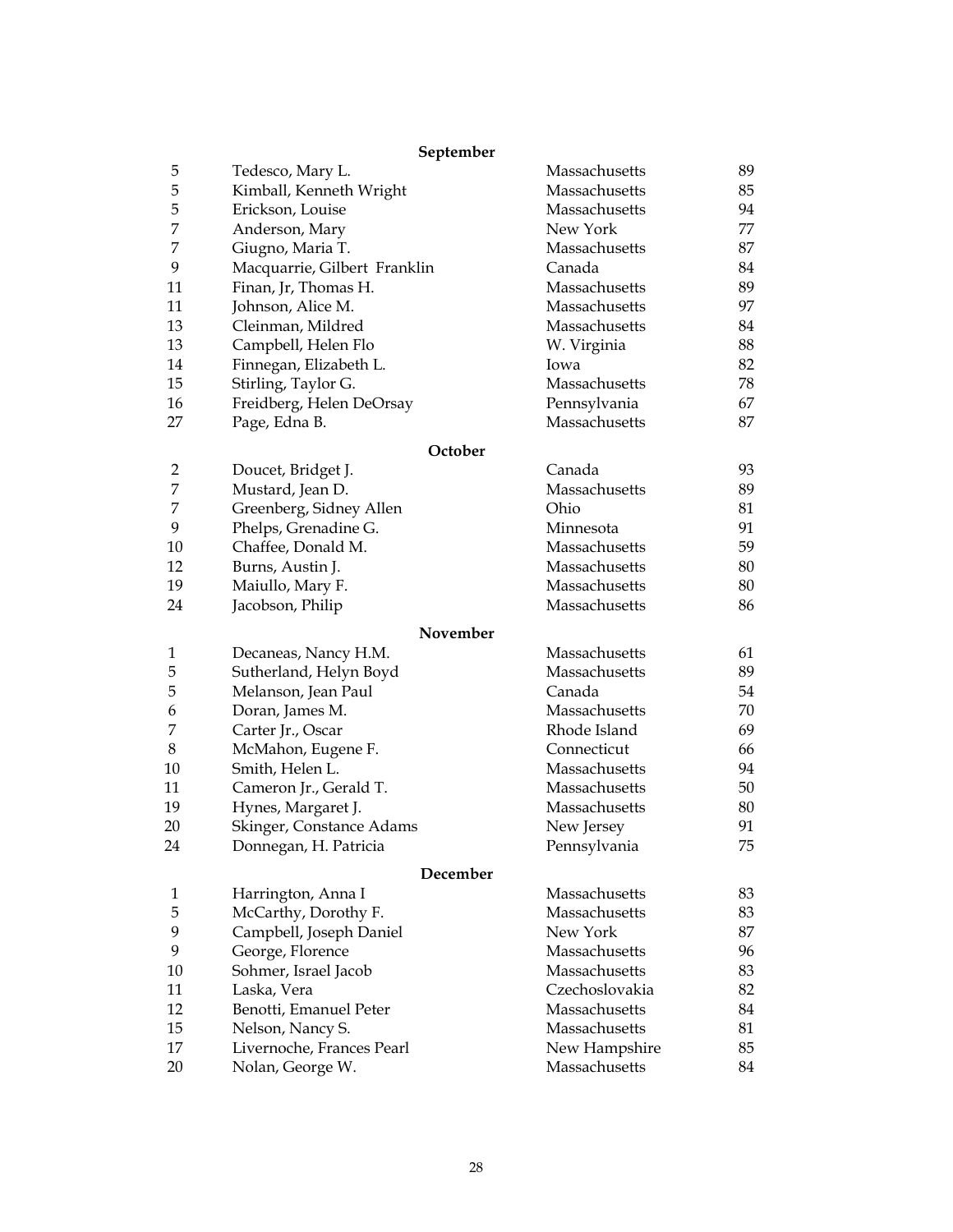| 22  | Kaplan, Estelle Temkin | New York      | 96 |
|-----|------------------------|---------------|----|
| -24 | DiDonato, Liberata     | Massachusetts | 83 |
| -26 | Isaacson, Herbert A.   | Massachusetts | 82 |
| -29 | Edmunds, David Richard | Massachusetts | 47 |

# **LICENSE REPORT – DOGS**

| 100                     | Male/Female                              | $\omega$             | \$          | 11.00 | \$<br>1,100.00 |
|-------------------------|------------------------------------------|----------------------|-------------|-------|----------------|
| 806                     | Spayed Females/Neutered Males            | @                    |             | 7.00  | 5,642.00       |
|                         |                                          |                      |             |       | \$<br>6,742.00 |
|                         | <b>LICENSE REPORT - FISH AND GAME</b>    |                      |             |       |                |
| 26                      | <b>Resident Fishing</b>                  | $^{\circledR}$       | \$          | 22.50 | \$<br>572.00   |
|                         | Resident Fishing - Minor                 | $\omega$             |             | 6.50  |                |
| $\overline{\mathbf{4}}$ | Resident Fishing - 65-69                 | $\omega$             |             | 11.25 | 45.00          |
|                         | Resident Fishing - 70 & over             |                      | <b>FREE</b> |       |                |
| $\mathbf{1}$            | Resident 3 day Fishing                   | @                    |             | 7.50  | 7.50           |
| 1                       | Non Resident 3 day Fishing               | $\omega$             |             | 18.50 | 18.50          |
| 15                      | Resident Citizen Hunting                 | @                    |             | 22.50 | 337.50         |
|                         | Resident Hunting 65-69                   | $\circleda$          |             | 11.25 |                |
| 6                       | <b>Resident Sporting</b>                 | $^{\circledR}$       |             | 40.00 | 240.00         |
| $\mathbf{1}$            | Resident Sporting - 65-69                | $\omega$             |             | 20.00 | 20.00          |
| 3                       | Resident Sporting over 70                |                      | <b>FREE</b> |       |                |
| $\overline{2}$          | <b>Archery Stamps</b>                    | $\omega$             |             | 5.10  | 10.20          |
| 9                       | <b>MA Waterfowl Stamps</b>               | $^{\textregistered}$ |             | 5.00  | 45.10          |
| 8                       | <b>Primitive Firearms Stamps</b>         | $\omega$             |             | 5.10  | 40.60          |
| 51                      | <b>Resident Conservation Stamps</b>      | @                    |             | 5.00  | 255.30         |
| $\mathbf{1}$            | $\mathbf{u}$<br>Non Resident             | $\omega$             |             | 5.00  | 5.00           |
|                         |                                          |                      |             |       | \$<br>1,654.00 |
|                         | Less: Fees Deducted                      |                      |             |       |                |
| 26                      | Licenses                                 | $\omega$             |             | 0.50  | 13.00          |
| $\overline{2}$          | <b>Archery Stamp Fees</b>                | $\omega$             |             | 0.10  | .20            |
| 9                       | Duck Stamp Fees                          | $\omega$             |             | 0.25  | 2.10           |
| 8                       | Primitive Firearms Stamp                 | $\omega$             |             | 0.10  | 1.10           |
|                         |                                          |                      |             |       | \$<br>(31.75)  |
|                         | Paid to the Division of Fisheries & Game |                      |             |       | \$<br>1.624.00 |